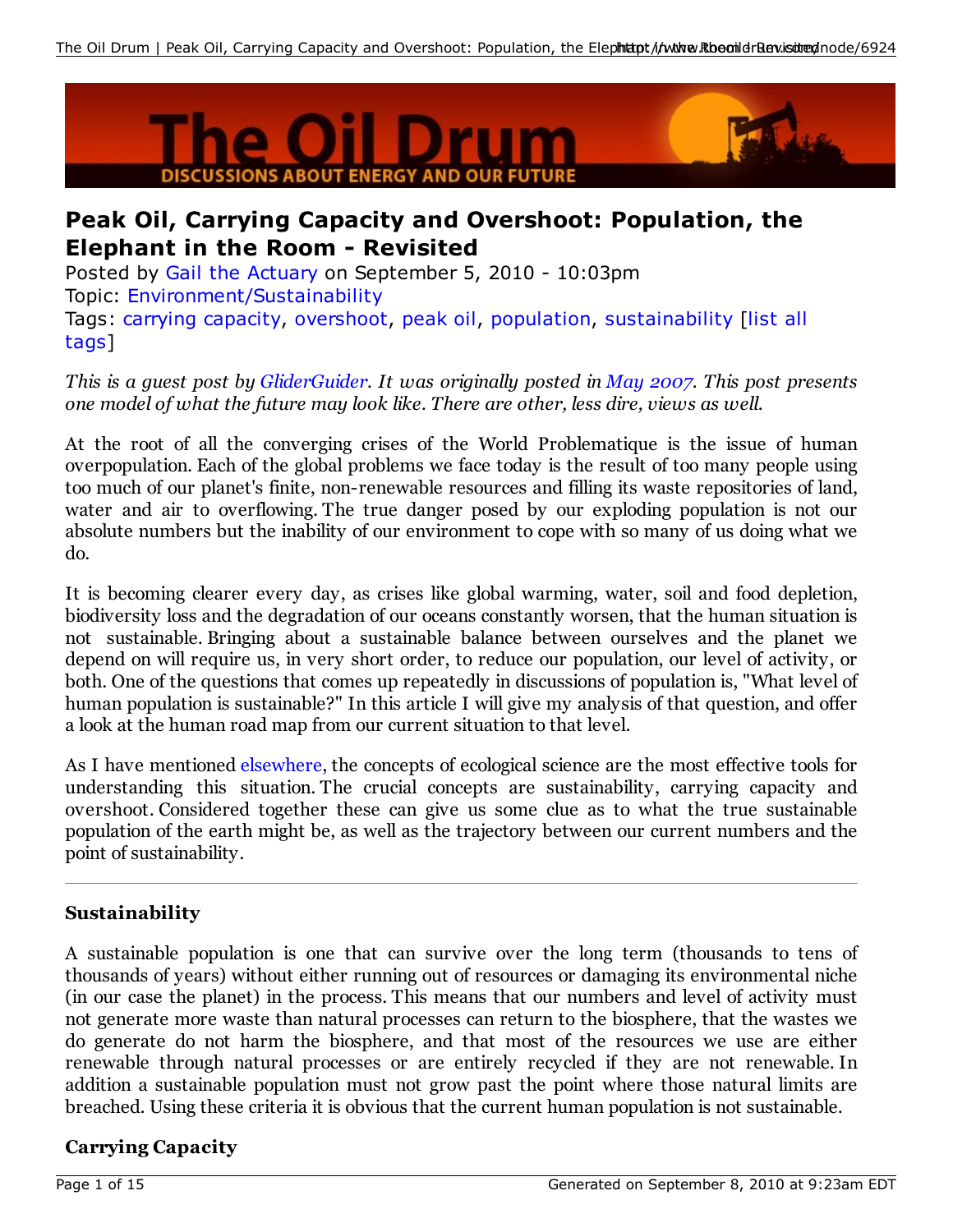The Oil Drum | Peak Oil, Carrying Capacity and Overshoot: Population, the Elephhtapt/i/www.RthoeonildrRewistited/node/6924

In order to determine what a sustainable population level might be, we need to understand the ecological concept of carrying capacity. Carrying capacity is the population level of an organism that can be sustained given the quantity of life supporting infrastructure available to it. If the numbers of an organism are below the carrying capacity of its environment, its birth rate will increase. If the population exceeds the carrying capacity, the death rate will increase until the population numbers are stable. Carrying capacity can be increased by the discovery and exploitation of new resources (such as metals, oil or fertile uninhabited land) and it can be decreased by resource exhaustion and waste buildup, for example declining soil fertility and water pollution.

**Note**: "Carrying capacity" used in its strict sense means the sustainable level of population that can be supported. This implies that all the resources a population uses are renewable within a meaningful time frame. An environment can support a higher level of population for a shorter period of time if some amount of non-renewable resources are used. If the level of such finite resources in the environment is very high, the population can continue at high numbers for quite a long time. Though some ecologists may cringe, I tend to think in terms of "sustainable carrying capacity" and "temporary carrying capacity". In this article I just use the single term "carrying capacity" to indicate the population level that can be supported by the environment at any moment in time. While not strictly correct, this does simplify and clarify the discussion.

An increase in the carrying capacity of an environment can generally be inferred from a rise in the population inhabiting it. The stronger the rise, the more certain we can be that the carrying capacity has expanded. In our case a graph of world population makes it obvious that something has massively increased the world's carrying capacity in the last 150 years. During the first 1800 years of the Common Era, like the tens of thousands of years before, the population rose very gradually as humanity spread across the globe. Around 1800 this began to change, and by 1900 the human population was rising dramatically:



*Click to Enlarge*

Part of the early phase of this expansion was due to the settlement of the Americas, but the Page 2 of 15 Generated on September 8, 2010 at 9:23am EDT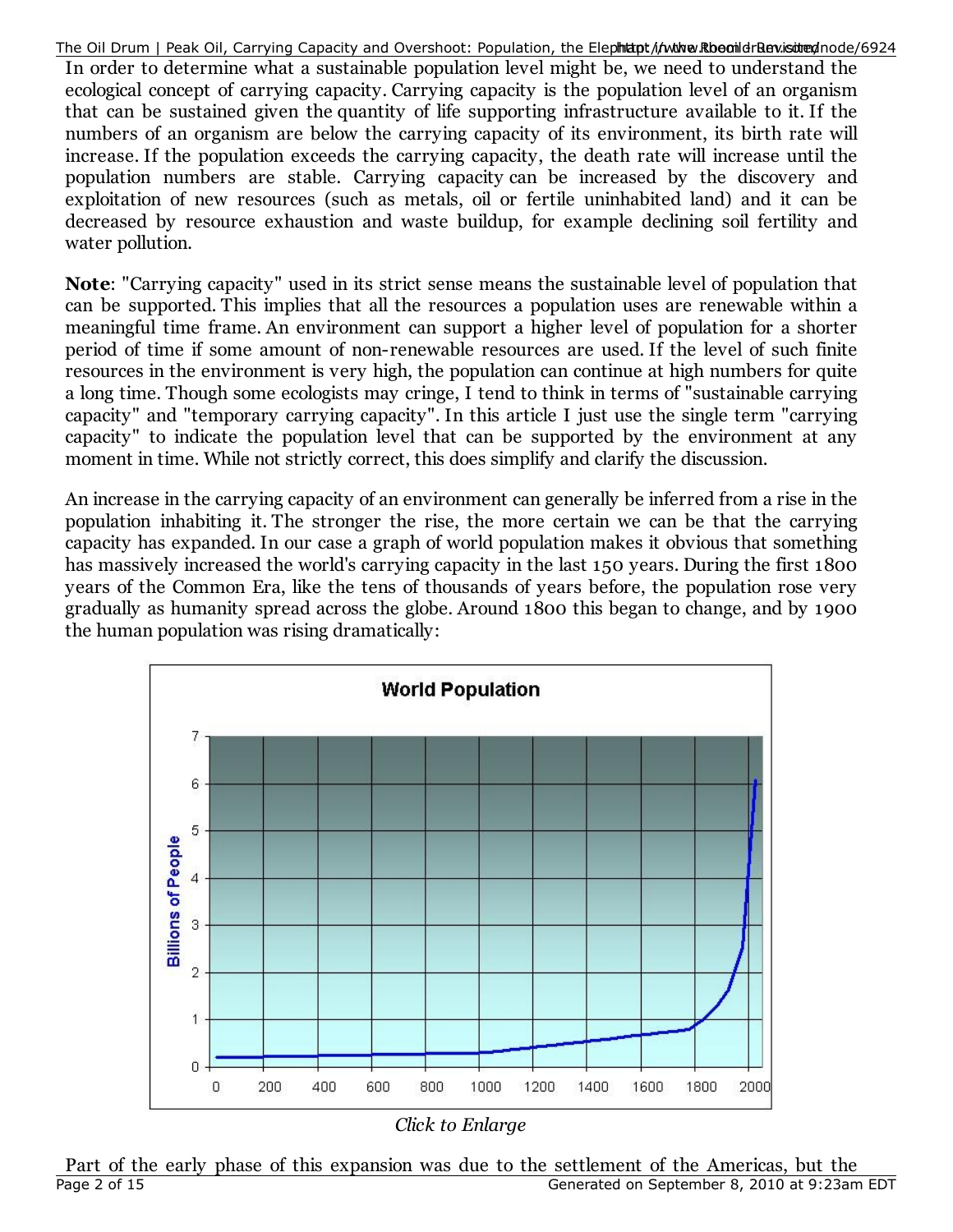exploitation of this fertile land in the 16th to 19th centuries would not seem to be enough on its own to support the population explosion we have experienced. After all, humans had already spread to every corner of the globe by 1900. There is something else at work here. The Oil Drum | Peak Oil, Carrying Capacity and Overshoot: Population, the Elephhtapt/i/wwww.RthoeonildrRewisioned/004/6924

## **The Role of Oil**

That something is oil. Oil first entered general use around 1900 when the global population was about 1.6 billion. Since then the population has quadrupled. When we look at oil production overlaid on the population growth curve we can see a very suggestive correspondence:



*Click to Enlarge*

However, we have to ask whether this is merely a coincidental match. A closer look at the two curves from 1900 to the 2005 reinforces the impression of a close correlation: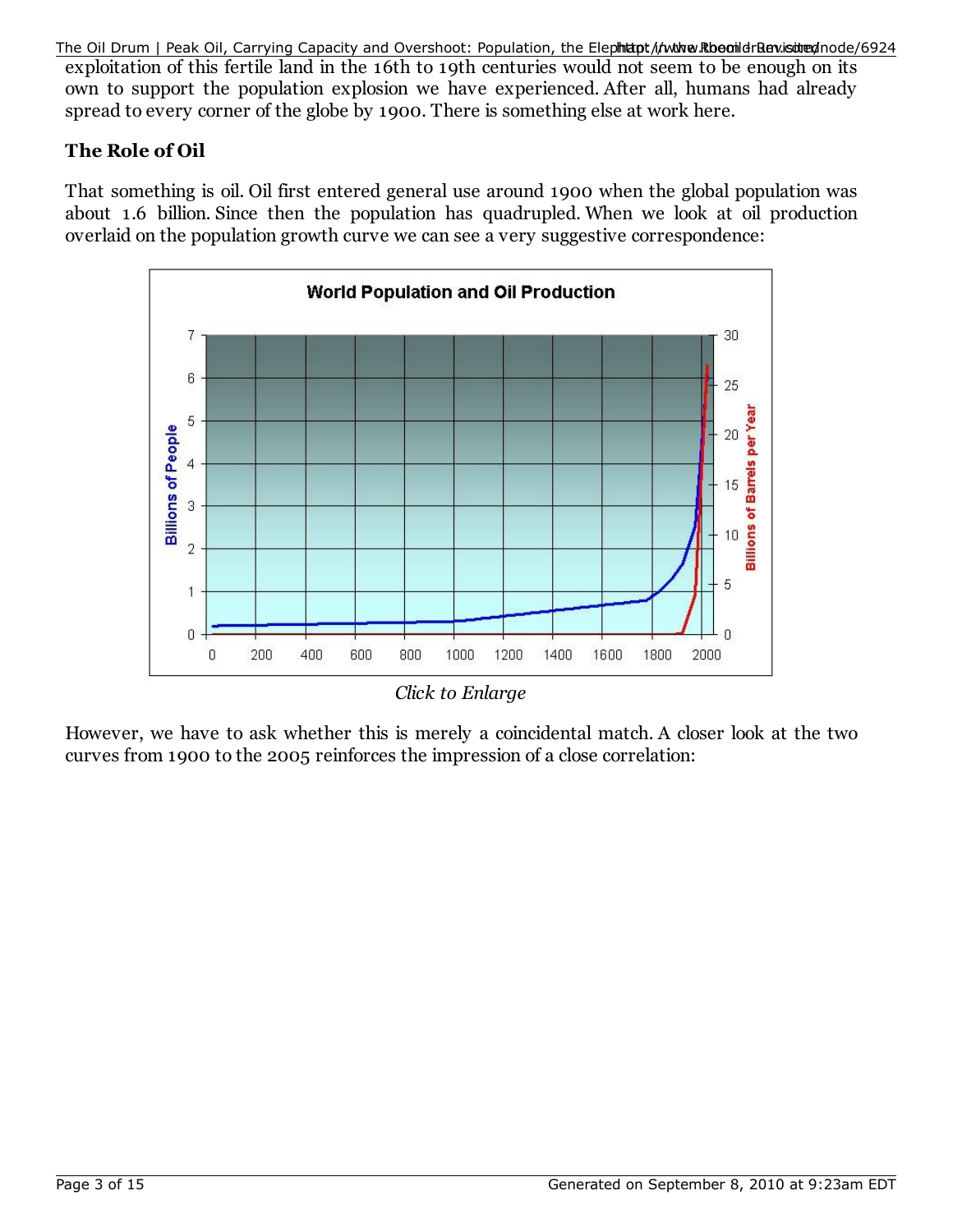

*Click to Enlarge*

## **The Food Factor**

Are there other factors besides oil that may have contributed to the growth of the Earth's carrying capacity?

The main one that is usually cited is the enormous world wide increase in food production created by the growth of industrial agribusiness. There is no question that it has caused a massive increase in both yields and the absolute quantities of food being grown worldwide. While it has been celebrated with the popular label "The Green Revolution", there is nothing terribly miraculous about the process. When you open up that so-called revolution, you find at its heart our friend petroleum

Here's how it works. Industrial agriculture as practiced in the 20th and 21st centuries is supported by three legs: mechanization, pesticides/fertilizers and genetic engineering. Of those three legs, the first two are directly dependent on petroleum to run the machines and natural gas to act as the chemical feedstock. The genetic engineering component of agribusiness generally pursues four goals: drought resistance, insect resistance, pesticide resistance and yield enhancement. Meeting that last goal invariably requires mechanical irrigation, which again depends on oil.

Even more than other oil-driven sectors of the global economy, food production is showing signs of strain as it struggles to maintain productivity in the face of rising population, flattening oil production and the depletion of essential resources such as soil fertility and fresh water. According to figures compiled by the **Earth Policy Institute**, world grain consumption has exceeded global production in six of the last seven years, falling over 60 million tonnes below consumption in 2006. Global grain reserves have fallen to 57 days from a high of 130 days in 1986. After keeping pace with population growth from 1960 until the late 1980s, per capita grain production has shown a distinct flattening and declining trend in the last 20 years.

At its heart the "Green Revolution" is yet another example of the enormous usefulness of oil. Without large quantities of cheap oil, this revolution could not have occurred. The simple fact published in a University of Michigan study in 2000 that every calorie of food energy consumed Page 4 of 15 Generated on September 8, 2010 at 9:23am EDT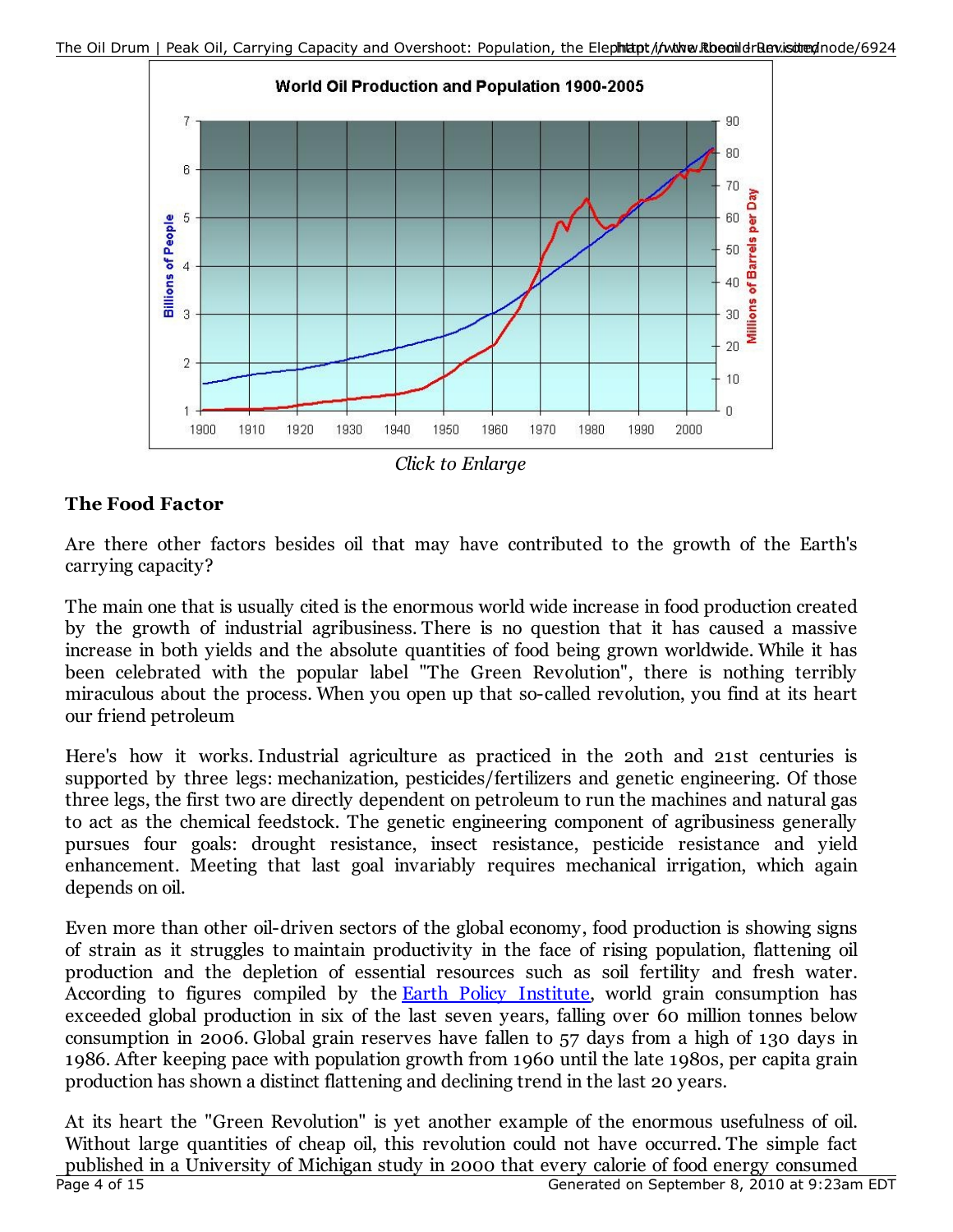The Oil Drum | Peak Oil, Carrying Capacity and Overshoot: Population, the Elephittpt/i/wwww.RbeanldrBewisitredhode/6924 in the United States embodies over seven calories of non-food energy (and other studies that have placed the ratio at 10:1) make the linkage clear. (**Update**: A 2010 study by the USDA puts total food system energy use at 14.1 quadrillion Btu for the US, which is equivalent to 33,700 kilocalories per person per day--over 10 calories of energy per calorie of food.) The United States currently uses over 12% of its total oil consumption for the production and distribution of food. As the oil supply begins its inevitable decline, food production will be affected. While it is probable that most nations will preferentially allocate oil and natural gas resources to agriculture by one means or another, it is inevitable that over the next decades the food supply key to maintaining our burgeoning population will come under increasing pressure, and will be subject to its own inescapable decline.

## **Carrying Capacity: Conclusion**

Oil and its companion natural gas together make up about 60% of humanity's primary energy. In addition, the energy of oil has been leveraged through its use in the extraction and transport of coal as well as the construction and maintenance of hydro and nuclear generating facilities. Oil is as the heart of humanity's enormous energy economy as well as at the heart of its food supply. The following conclusion seems reasonable:

## **Humanity's use of oil has quadrupled the Earth's carrying capacity since 1900.**

## **Overshoot**

In ecology, overshoot is said to have occurred when a population's consumption exceeds the carrying capacity of its environment, as illustrated in this graphic:



When a population rises beyond the carrying capacity of its environment, or conversely the carrying capacity of the environment falls, the existing population cannot be supported and must decline to match the carrying capacity. A population cannot stay in overshoot for long. The rapidity, extent and other characteristics of the decline depend on the degree of overshoot and whether the carrying capacity continues to be eroded during the decline, as shown in the figure above. William Catton's book "Overshoot" is recommended for a full treatment of the subject.

There are two ways a population can regain a balance with the carrying capacity of its environment. If the population stays constant or continues to rise, per capita consumption must fall. If per capita consumption stays constant, population numbers must decline. Where the balance is struck between these endpoints depends on how close the population is to a subsistence level of consumption. Those portions of the population that are operating close to subsistence will experience a reduction in numbers, while those portions of the population that have more than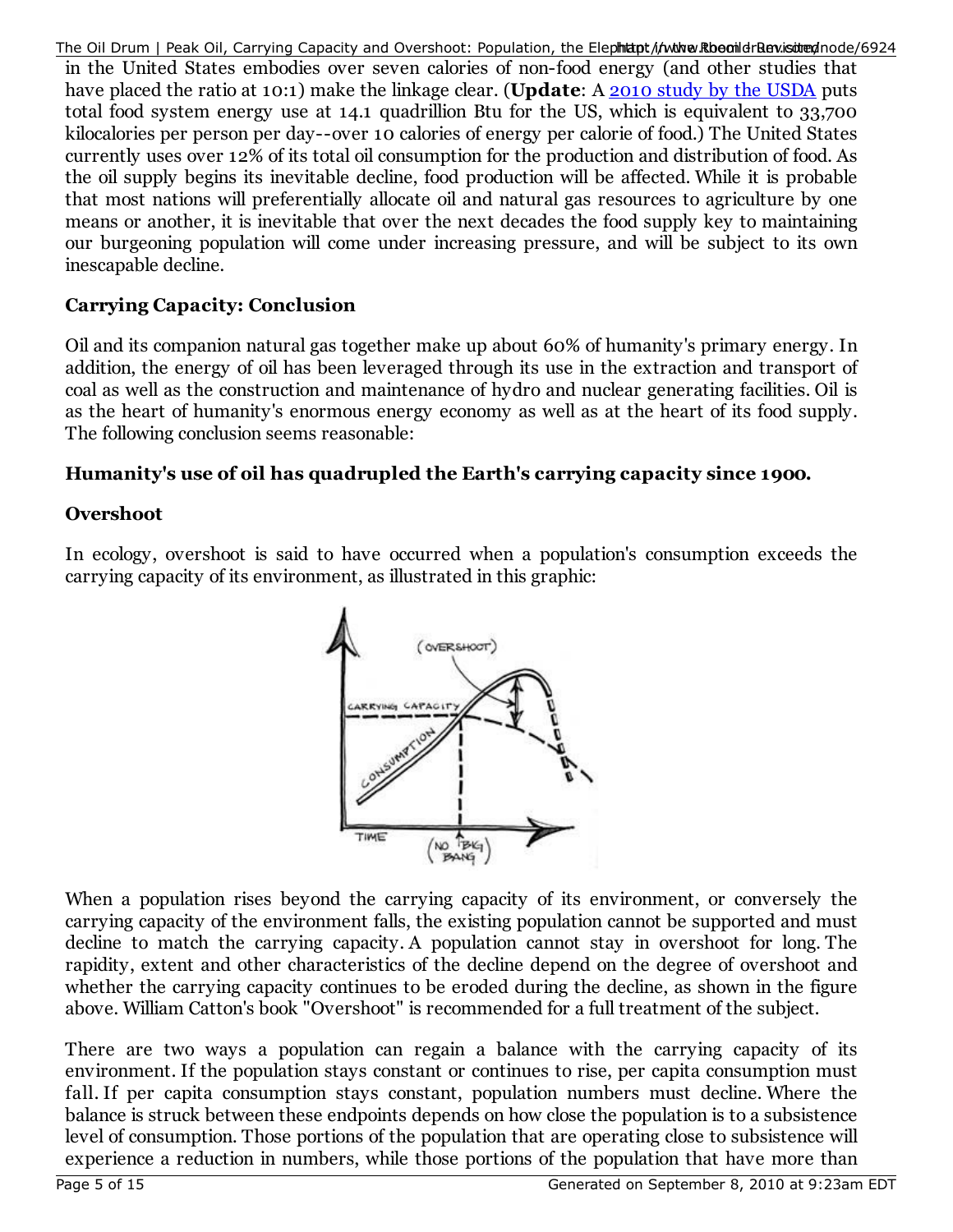they need will experience a reduction in their level of consumption, but without a corresponding reduction in numbers. The Oil Drum | Peak Oil, Carrying Capacity and Overshoot: Population, the Elephhtapt/i/www.RthoeonildrRewistited/node/6924

Populations in serious overshoot always decline. This is seen in wine vats when the yeast cells die after consuming all the sugar from the grapes and bathing themselves in their own poisonous alcoholic wastes. It's seen in predator-prey relations in the animal world, where the depletion of the prey species results in a die-back of the predators. Actually, it's a bit worse than that. The population may actually fall to a lower level than was sustainable before the overshoot. The reason is that unsustainable consumption while in overshoot allowed the species to use more nonrenewable resources and to further poison their environment with excessive wastes. It is a common understanding of ecology that overshoot degrades the carrying capacity of the environment (as illustrated in the declining "Carrying Capacity" curve in the above figure). In the case of humanity, our use of oil has allowed us to perform prodigious feats of resource extraction and waste production that would simply have been inconceivable before the oil age. If our oil supply declined, the lower available energy might be insufficient to let us extract and use the lower grade resources that remain. A similar case can be made for a lessened ability to deal with wastes in our environment

It is important to recognize that humanity is not, overall, in a position of overshoot at the moment. Our numbers are still growing (though the rate of growth is declining). However, we are getting obvious signals from our environment that all is not well. These signals seem to be telling us we are approaching the maximum carrying capacity. If the carrying capacity were to be reduced as our numbers continued to grow we could find ourselves in overshoot rather suddenly. The consequences of that would be quite grave.

#### **An Image of Overshoot**

The predicament of a population entering overshoot is illustrated by a short scene from the children's cartoon series about Wile E. Coyote and the Road Runner.

As the scene opens, our hero, Wile E. Coyote, is zooming hungrily across the top of a mesa, propelled by the exuberant blast of his new Acme Rocket Roller Skates. Suddenly a sign flashes into view. It reads, "Danger: Cliff Ahead." The coyote tries desperately to change course, but his speed is too great and rocket roller skates are hard to control at the best of times. Just before the edge of the cliff the rocket fuel that was sustaining his incredible velocity runs out; the engines of his roller skates die with a little puff of smoke. The coyote begins to slow but it's too late, his inertia propels him onward. Suddenly the ground that moments before had ample capacity to carry him in his headlong flight falls away beneath him. As he overshoots the edge high above the canyon floor, he experiences a horrified moment of dawning realization before nature's impersonal forces take over.

#### **Peak Oil**

As we all know but are sometimes reluctant to contemplate, oil is a finite, non-renewable resource. This automatically means that its use is not sustainable. If the use of oil is not sustainable, then of course the added carrying capacity the oil has provided is likewise unsustainable. Carrying capacity has been added to the world in direct proportion to the use of oil, and the disturbing implication is that if our oil supply declines, the carrying capacity of the world will automatically fall with it.

These two observations (that oil has expanded the world's carrying capacity and oil use is unsustainable) combine to yield a further implication. While humanity has apparently not yet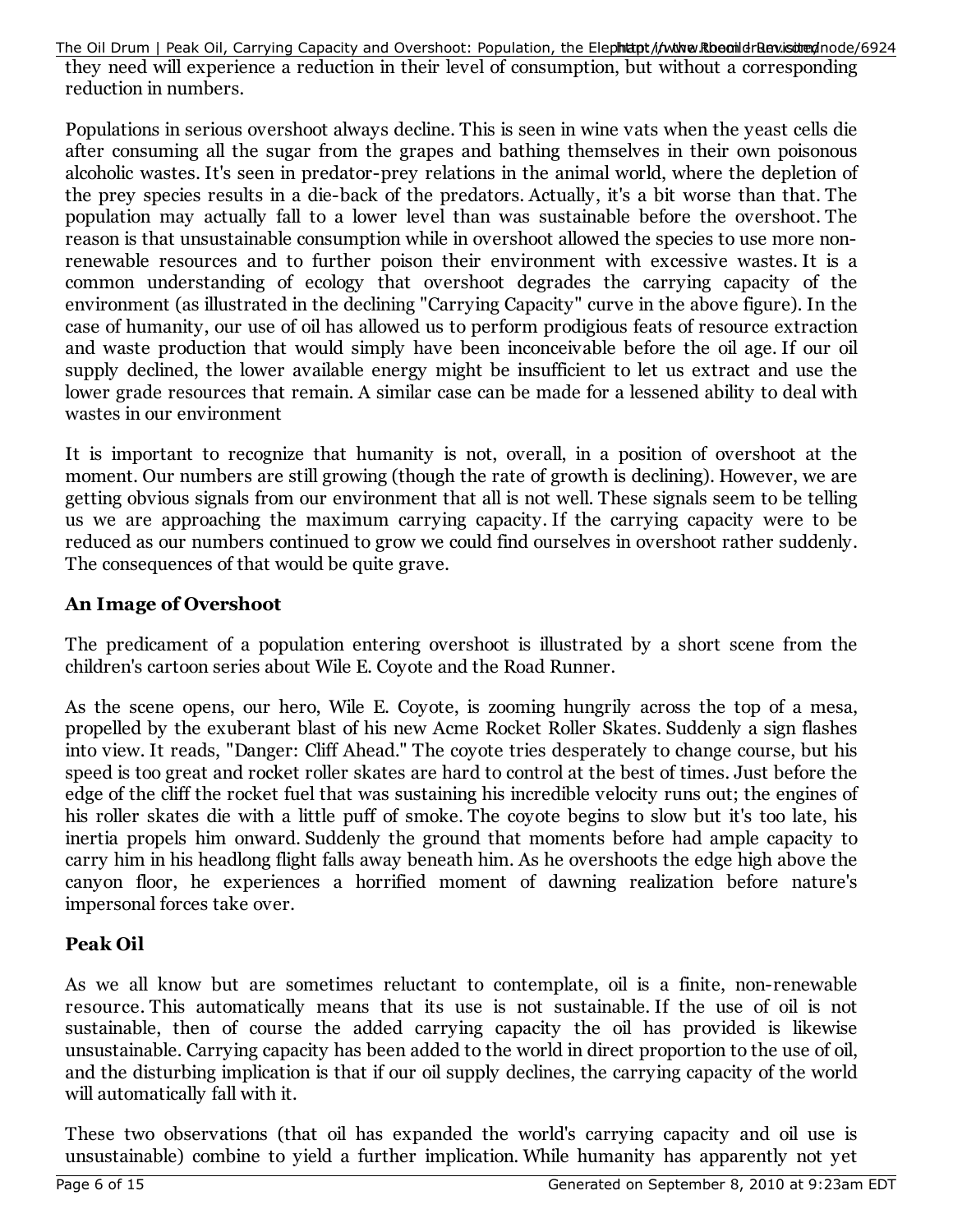reached the carrying capacity of a world with oil, we are already in drastic overshoot when you consider a world without oil. In fact our population today is at least five times what it was before oil came on the scene, and it is still growing. If this sustaining resource were to be exhausted, our population would have no option but to decline to the level supportable by the world's lowered carrying capacity. The Oil Drum | Peak Oil, Carrying Capacity and Overshoot: Population, the Elephhtapt i/nwtww.RthoeonidrRenvistituen/node/6924

What are the chances that we will experience a decline in our global oil supply? Of course given that oil is a finite, non-renewable resource, such an occurrence is inevitable. The field of study known as Peak Oil has generated a vast amount of analysis that indicates this decline will happen soon, and may even be upon us right now.

Individual oil fields tend to show a more or less bell-shaped curve of production rates - rising, peaking and then falling. Once a field has entered decline it has been found that no amount of remedial drilling or new technology will raise its output back to the peak rate. The theory of Peak Oil says that the world's oil production can be modeled as a single, enormous oil field, and will therefore exhibit this same production curve. It is intuitive that if all the oil fields in the world enter decline, and insufficient replacement fields can be found and developed, the world's production will decline.

The signals of Peak Oil are all around for those who know what to look for: the continuing twoyear-old plateau in the world's conventional crude oil production; the crash of Mexico's giant Cantarell oil field last year; the U.K. slipping from being an oil exporting nation to a net importer in 2005; the fact that three of the world's four largest oil fields are confirmed to be in decline; the analysis on The Oil Drum of Saudi Arabia's super-giant Ghawar field that indicates it may be teetering on the brink of a crash; the fact that over two thirds of the world's oil producing nations are experiencing declining production; delays and cost overruns in new projects in the Middle East, Kazakhstan and Canada's tar sands. To make matters worse, according to several analyses including a very thorough one (pdf warning) done by a PhD candidate in Sweden, the addition of new projects is unlikely to delay the terminal decline by more than a few years.

Understanding the role of oil in expanding the earth's carrying capacity brings a new urgency to the topic of Peak Oil. The decline in oil supply will reduce the planet's carrying capacity, thus forcing humanity into overshoot with the inevitable consequence of a population decline. The date of the peak will mark the point at which we should expect to see the first effects of overshoot. The rapidity of the decline following the peak will determine whether our descent will be a leisurely stroll down to the canyon floor or a headlong tumble carrying a little sign reading, "Help!"

## **Time Frame and Severity**

The first questions everyone one asks when they accept the concept of Peak Oil is, "When is it going to happen?" and "How fast is the decline going to be?" Peak Oil predictions are hampered by the lack of data transparency by many oil producers. They are reluctant to publish verifiable reserve figures, field-by-field production numbers, or observations of the performance of individual oil fields. As a result the fully correct answer to both questions is, "We don't know yet." This isn't the whole answer, though. As with many predictions we can specify probable ranges based on the current evidence, observed trends over the last few years and published future development and production plans. The guesses are becoming more and more educated as time goes by.

Several "heavy hitters" in the Peak Oil field have said the peak has already happened. These include Dr. Kenneth Deffeyes (a colleague of Dr. M. King Hubbert), major energy investor T. Boone Pickens, energy investment banker Matthew Simmons (who first sounded the alarm about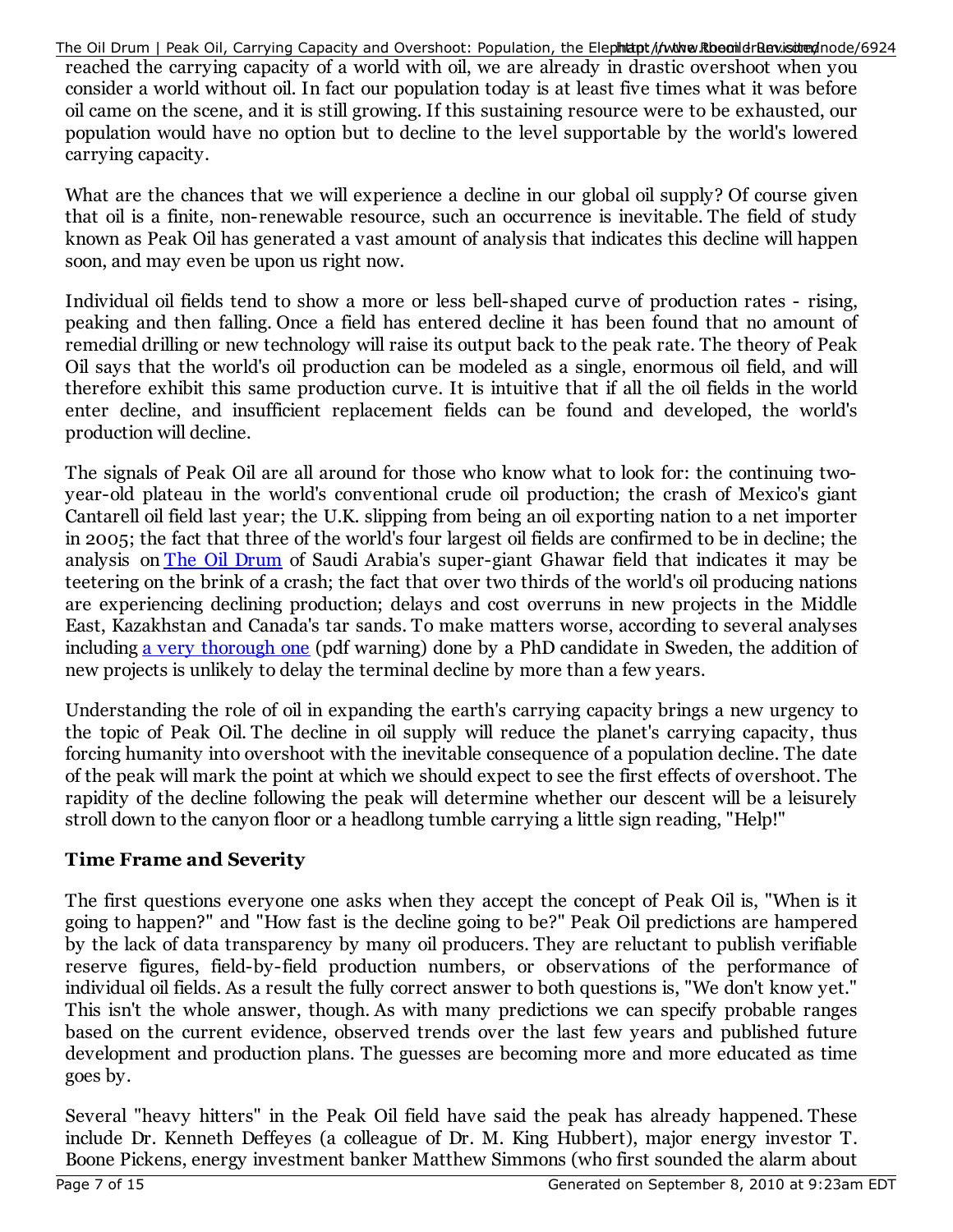Saudi Arabia's impending depletion) and Samsam Bakhtiari, a retired senior expert with the National Iranian Oil Company. The Oil Drum | Peak Oil, Carrying Capacity and Overshoot: Population, the Elephhtapt/i/www.RthoeonildrRewistited/node/6924

The steepness of the post-peak decline is open to more debate than the timing of the peak itself. There seems to be general agreement that the decline will start off very slowly, and will increase gradually as more and more oil fields enter decline and fewer replacement fields are brought on line. The decline will eventually flatten out, due both to the difficulty of extracting the last oil from a field as well as the reduction in demand brought about by high prices and economic slowdown.

The post-peak decline rate could be flattened out if we discover new oil to replace the oil we're using. Unfortunately our consumption is outpacing our new discoveries by a rate of 5 to 1. to make matters worse, it appears that we have probably already discovered about 95% of all the conventional crude oil on the planet.

A full picture of the oil age is given in the graph below. This model incorporates actual production figures up to 2005 and my best estimate of a reasonable shape for the decline curve. It also incorporates my belief that the peak is happening as we speak.



*Click to Enlarge*

## **Maintaining Our Carrying Capacity**

The consequences of overshoot might be avoided if we could find a way to maintain the Earth's carrying capacity as the oil goes away. To assess the probability of this, we need to examine the various roles oil plays in maintaining the carrying capacity and determine if there are available substitutes with the power to replace it in those roles. The critical roles oil and its companion natural gas play in our society include transportation, food production, space heating and industrial production of such things as plastics, synthetic fabrics and pharmaceuticals. Of these the first three are critical to maintaining human life.

## *Transportation*

Peak Oil is fundamentally a liquid fuels crisis. We use 70% of the oil for transportation. Over 97%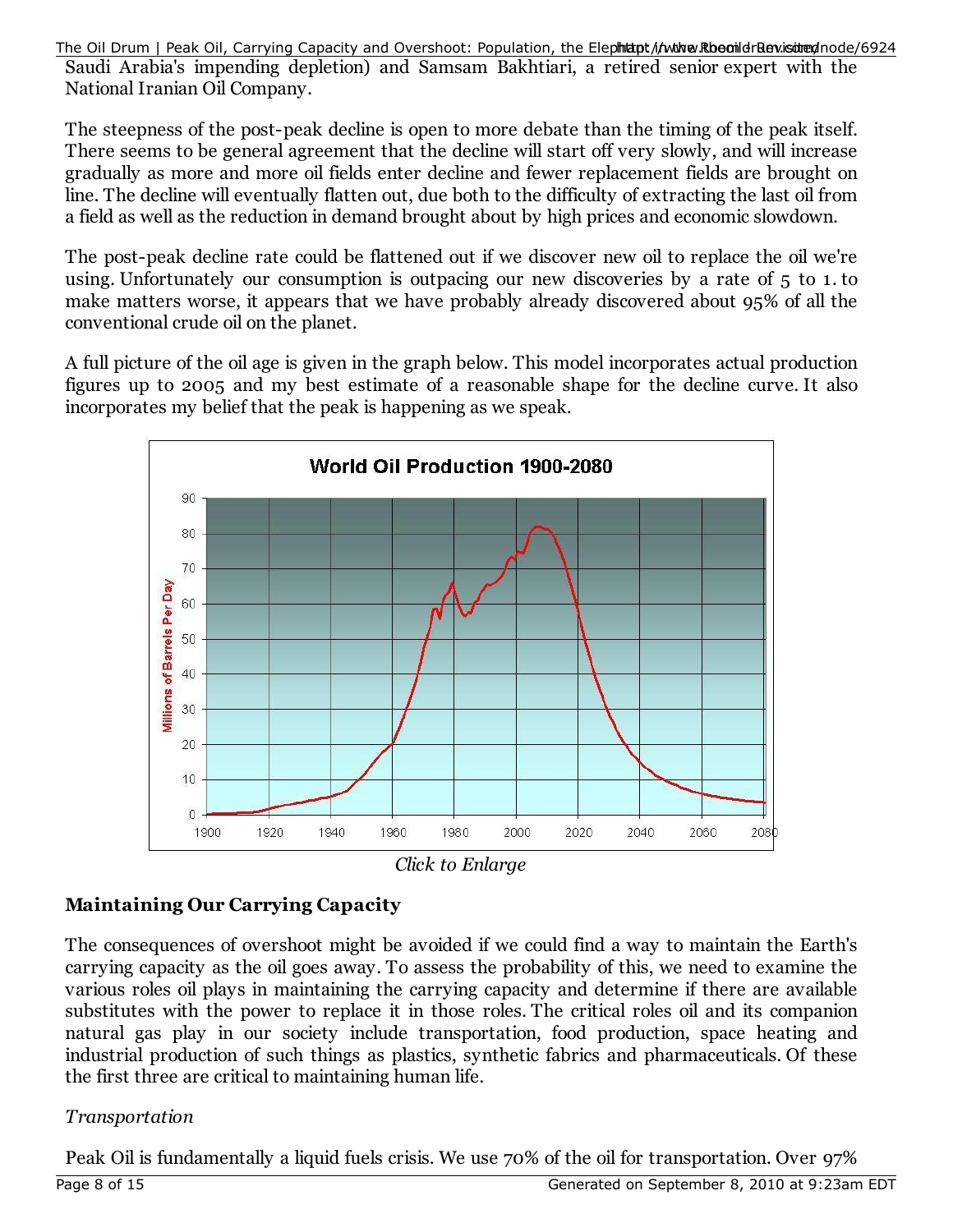of all transportation depends on oil. Full substitutes for oil in this area are unlikely (I'd go so far as to say impossible). Biofuels are extremely problematic: their net energy is low, their production rates are also low, their environmental costs in soil fertility are too great. Crop based biofuels compete directly with food, while cellulosic technologies risk "strip mining the topsoil" at the production rates needed to offset the loss of oil. Electricity will be able to substitute in some applications such as trains, streetcars and perhaps battery powered personal vehicles, though at significant cost in terms of both flexibility and economics. There is no realistic substitute for jet fuel. The Oil Drum | Peak Oil, Carrying Capacity and Overshoot: Population, the Elephhtapt/i/www.RthoeonidrRewissituednode/6924

## *Food*

Oil is used in tilling, planting, weeding, harvesting and transporting food, as well as in pumping water for crop irrigation. Natural gas is used to make the vast quantities of fertilizer required to support our industrial, monoculture agribusiness system. As oil and natural gas decline, global food output will fall. This will be offset to some degree by the adoption of more effective and less resource-intensive farming practices. However, it is not clear that such practices could maintain the enormous food production required, especially as much of the world's farmland has been decimated by long term monocropping and will require fertility remediation to produce adequate crops without fertilizer inputs.

#### *Heat*

In northern climates the fuel of choice for building heat is natural gas. Gas is on its own imminent "peak and decline" trajectory, made worse by the fact that it is harder to transport around the world than oil. The only realistic replacement for natural gas is electric heat. It is quite possible that the rapid adoption of electric resistance heating in cold climates could lead to a destabilization of under-maintained and over-used distribution grids, as well as localized shortages of generating capacity. While there are technologies that will allow us to increase the generation of electricity, they all have associated problems - coal produces greenhouse gases, nuclear power produces radioactive waste and is politically unpalatable in many countries and solar photovoltaic is still too expensive. Wind power is showing promise, but is still hampered by issues of scale and power variability.

I think that we will strive mightily to produce alternative energy sources to maintain the carrying capacity, but I am convinced we will ultimately fail. This is due to issues of scale (no alternatives we have come up with so far come within an order of magnitude of the energy required), issues of utility (oil is so multi-talented that it would take a large number of products and processes to fully replace it), issues of unintended consequences (as is currently being recognized with biofuels) and issues of human behaviour (a lack of international cooperation is predicted by The Prisoner's Dilemma, and behaviours such comfort-seeking, competition for personal advantage and a hyperbolic discount function are planted deep in the human genome as explained in Reg Morrison's "The Spirit in the Gene" and in my article on Hyperbolic Discount Functions).

We will be able to replace some small portion of the carrying capacity provided by oil, but in the absence of oil it is not clear how long such alternatives will remain available, relying as they do on highly technical infrastructure that currently runs on oil like everything else.

## **Conclusion**

Given the fact that our world's carrying capacity is supported by oil, and that the oil is about to start going away, it seems that a population decline is inevitable. The form it will take, the factors that will precipitate it and the widely differing regional effects are all imponderables. Some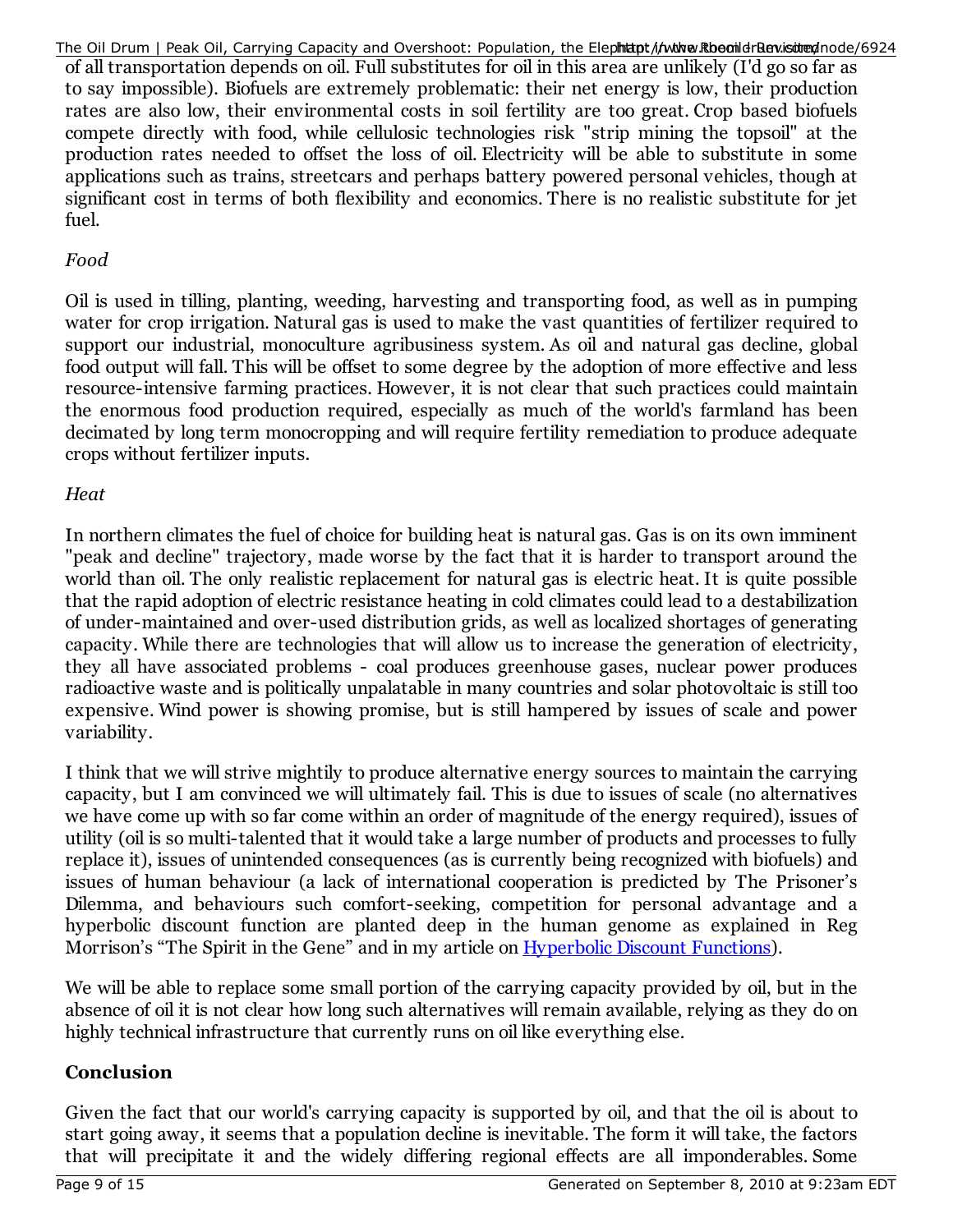questions that we might be able to answer (though with a great degree of uncertainty) are "When will it start?", "When will it end?", "How much control will we have?", "How bad will it be?" and "How many people will be left?" The rest of this article is devoted to a high-level population model that attempts to address these questions. The Oil Drum | Peak Oil, Carrying Capacity and Overshoot: Population, the Elephhtapt/i/www.RthoeonildrRewistited/node/6924

## **A Simple Model of Population Decline**

To set the parameters of our model, we need to answer the four questions I posed above.

#### *When Will The Decline Start?*

This depends entirely on the timing of Peak Oil. My conclusion that the peak is occurring now makes it easy to pick a start date. The model starts this year, though a start date five or ten years from now would not affect the overall picture.

#### *When Will it End?*

Given that oil is a primary determinant of carrying capacity, the obvious answer is that the situation will stabilize when the oil is gone. The oil will never be completely gone of course, so we can modify that to read, "When oil is unavailable to most of humanity." We know that point will come, because oil is a finite, non-renewable resource, but when will that be?

Based on the model in the figure above I chose an end date of 2082, 75 years from now.

#### *How Much Control Will We Have?*

Will we be able to mitigate the population decline rate through voluntary actions such as reducing global fertility rates, and making the oil substitutions I mentioned above.

I have decided (perhaps arbitrarily) that the oil substitutions would not affect the course of the decline, but would be used to determine the sustainable number of people at the end of the simulation.

Fertility rates are an important consideration. The approach I've taken is to model the net birth rate, the combination of natural fertility and death rates that give us our current global population growth of 75 million per year. I modified that by having it decline by 0.015% per year. This reflects both a declining fertility rate due to environmental factors and some degree of women's education and empowerment, as well as a rising death rate due to a decline in the the global economy. I do not think that traditional humane models such as the Benign Demographic Transition theory will be able to influence events, given that the required economic growth is likely to be unavailable.

## *How Bad Will It Be?*

This question comes from the assumption that the decline in net births alone will not be enough to solve the problem (and the simulation bears this out). This means that some level of excess deaths will result from a wide variety of circumstances. I postulate a rate of excess deaths that starts off quite low, rises over the decades to some maximum and then declines. The rise is driven by the worsening global situation as the overshoot takes effect, and the subsequent fall is due to human numbers and activities gradually coming back into balance with the resources available.

*How Many People Will Be Left?*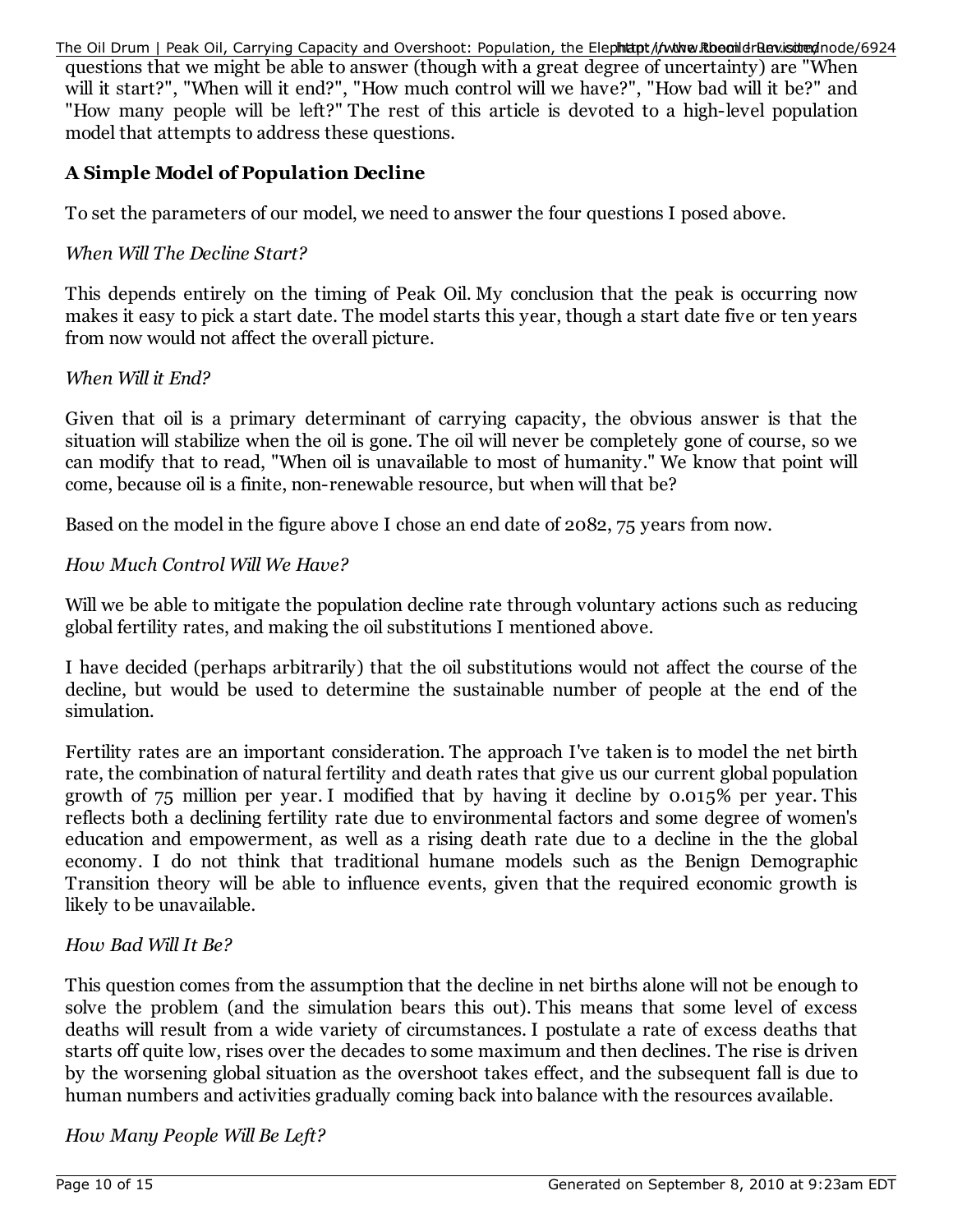The Oil Drum | Peak Oil, Carrying Capacity and Overshoot: Population, the Elephhtapt/i/www.RthoeonildrRewistited/node/6924

Taking the carrying capacity effects discussed above into account, I initially set the bar for a sustainable population at the population when we discovered oil in about 1850. This was about 1.2 billion people. Next I subtracted some number to account for the world's degraded carrying capacity, then added back a bit to account for our increased knowledge and the ameliorating effects of oil substitutes. This is a necessarily imprecise calculation, but I have settled on a round number of one billion people as the long-term sustainable population of the planet in the absence of oil.

#### *Comments*

The model is a simple arithmetical simulation that answers the following question: "Given the assumptions about birth and death rates listed above, how will human population numbers evolve to get from our current population of 6.6 billion to a sustainable population of 1 billion in 75 years? " It is not a predictive model. It is aggregated to a global level, and so can tell us nothing about regional effects. It also cannot address social outcomes. Its primary intent is to allow us to examine the roll that excess deaths will play in the next 75 years.

## **The Model**

We will start by graphing the net birth rate over the period 2007 to 2082, incorporating a 0.015% annual decline: As you can see, the net birth rate declines to zero by 2082.



## *Click to Enlarge*

Is it possible that this declining birth rate will get us closer to our sustainable population goal of one billion?

The following graph shows our population growth with the effects of the declining net birth rate shown above: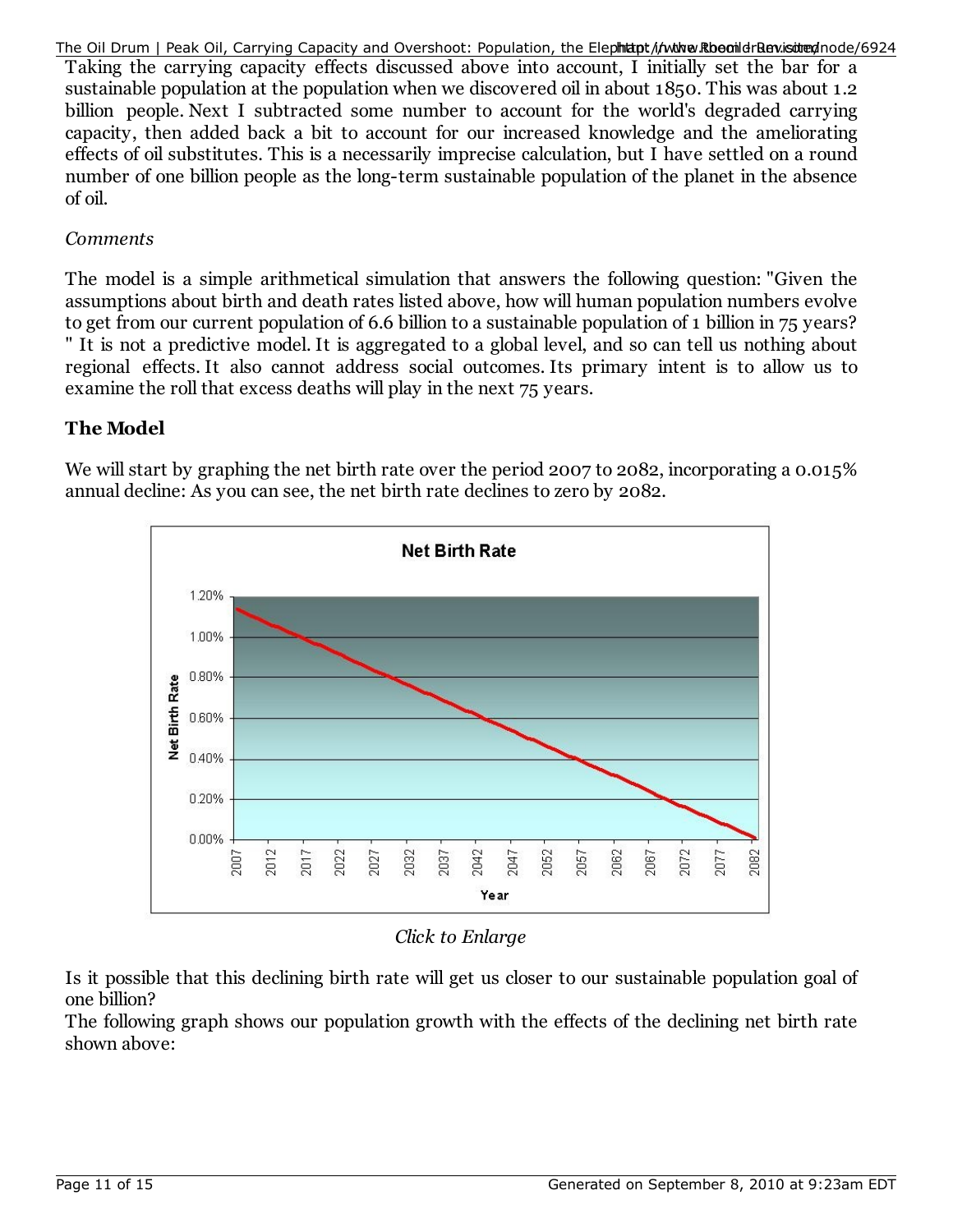



*Click to Enlarge*

As you can see, my assumption about declining birth rates leads to a stable population, but it's still 50% larger than today. In fact, this projection is remarkably similar to the one produced by the United Nations, which estimates a global population of 9.2 billion in 2050. The message of this graph is clear. If we need to reduce our population, simply adjusting the birth rate is insufficient. There will be excess deaths required to reach our target.

The following graph shows the excess death rate rising and then falling as described above. I will reiterate that the origin of these excess deaths is not considered in the model. It is sufficient to understand that these are not the result of old age or the various "natural causes" we have come to accept as a part of our modern life. These deaths may be due to such things as rising infant mortality rates, shorter adult life expectancies, famine, pandemics, wars etc. Some of these deaths will be from human agency, but most will not.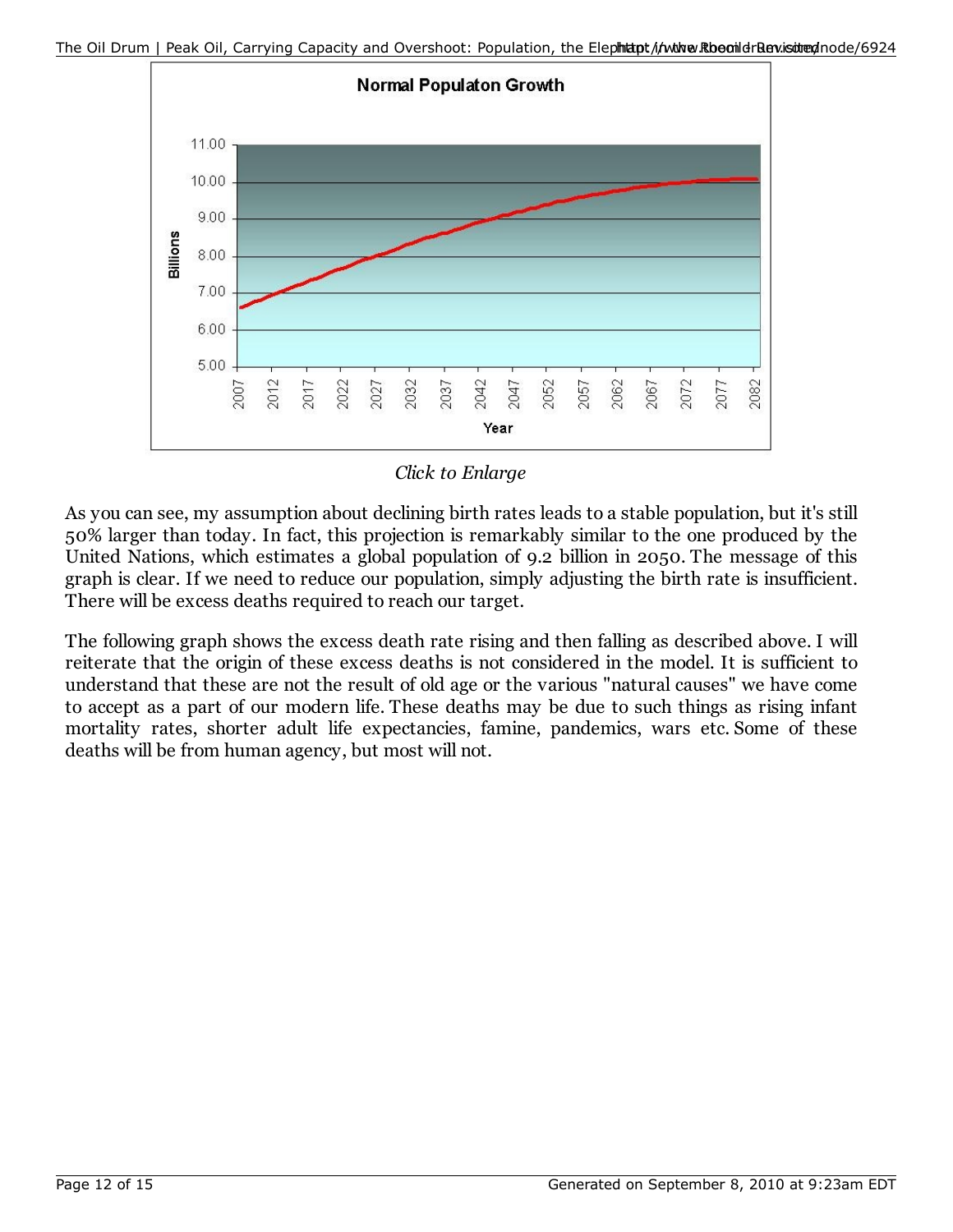

*Click to Enlarge*

Applying the above excess death rate to our current population yields the following curve. As you can see, the number of excess deaths per year increases quite rapidly (consistent with the effects of overshoot) and then falls off as the population comes back into balance with the resources available. The peak rate of deaths comes much earlier than the peak in the percentage death rate shown in the above graph because the population starts to decline rapidly. A lower percentage death rate acts on a larger population to produce a higher numerical death rate. As the population declines so does the numerical death rate, even when the percentage rate still increasing.



*Click to Enlarge*

The final graph is the outcome of the full simulation. It starts from our current population and shows the combined effects of a declining net birth rate and the excess death rate due to falling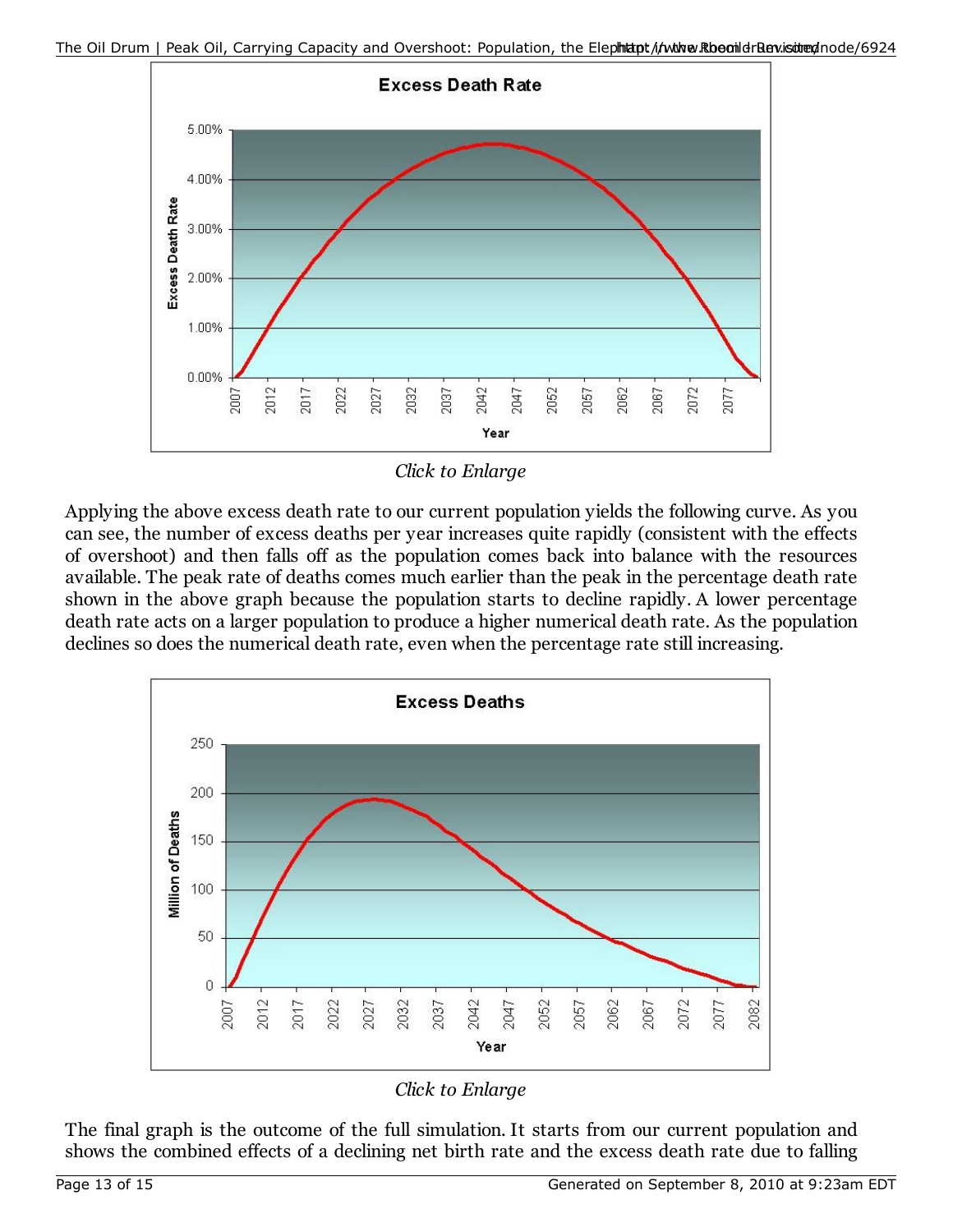carrying capacity as described above. The goal of the model has been met: it has achieved a sustainable world population of one billion by the year 2082. The Oil Drum | Peak Oil, Carrying Capacity and Overshoot: Population, the Elephhtapt i/nwtww.RthoeonidrRenvistituen/node/6924



*Click to Enlarge*

## **The Cost**

The human cost of such an involuntary population rebalancing is, of course, horrific. Based on this model we would experience an average excess death rate of 100 million per year every year for the next 75 years to achieve our target population of one billion by 2082. The peak excess death rate would happen in about 20 years, and would be about 200 million that year. To put this in perspective, WWII caused an excess death rate of only 10 million per year for only six years.

Given this, it's not hard to see why population control is the untouchable elephant in the room the problem we're in is simply too big for humane or even rational solutions. It's also not hard to see why some people are beginning to grasp the inevitability of a human die-off.

## **Summation**

One of the common accusations leveled at those who present analyses like this is that by doing so they are advocating or hoping for the massive population reductions they describe, and are encouraging draconian and inhumane measures to achieve them. Nothing could be further from the truth. I am personally quite attached to the world I've grown up in and the people that inhabit it, as is every other population commentator I am familiar with. However, in my ecological and Peak Oil research over the last several years I have begun to see the shape of a looming catastrophe that has absolutely nothing to do with human intentions, good or ill. It is the simple product of our species' continuing growth in both numbers and ability, an exponential growth that is taking place within the finite ecological niche of the entire world. Our recent effusive growth has been fueled by the draw-down of primordial stocks of petroleum which are about to deplete while our numbers and activities continue to grow. This is a simple, obvious recipe for disaster.

This model is intended to give some clarity to that premonition of trouble. It carries no judgment about what ought to be, it merely describes what might be. The model is likewise no crystal ball.